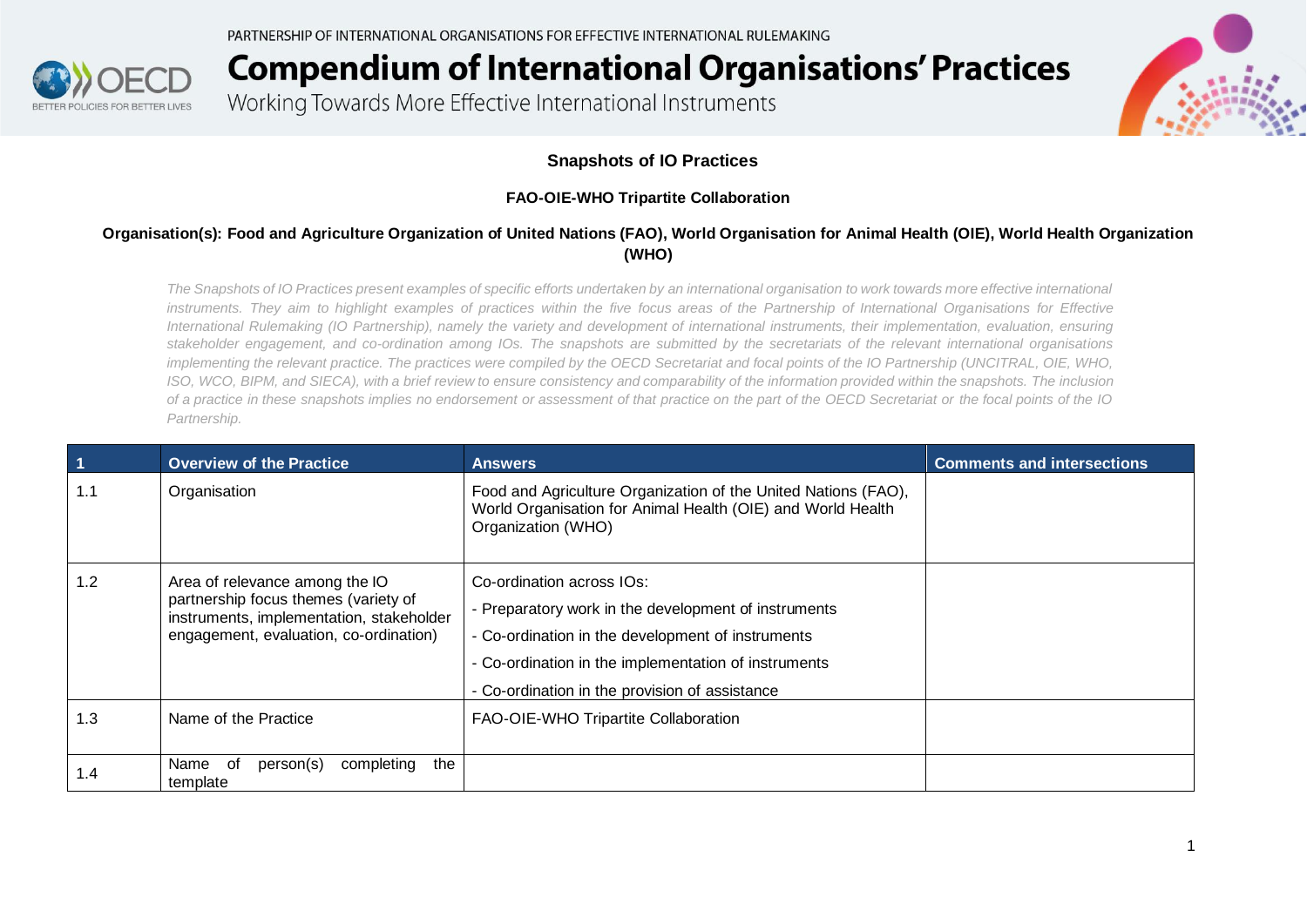



| $\overline{2}$ | <b>Description of the Practice</b>                                                   | <b>Answers</b>                                                                                                                                                                                                                                                                                                                                                                                                                                                                           | <b>Comments and intersections</b> |
|----------------|--------------------------------------------------------------------------------------|------------------------------------------------------------------------------------------------------------------------------------------------------------------------------------------------------------------------------------------------------------------------------------------------------------------------------------------------------------------------------------------------------------------------------------------------------------------------------------------|-----------------------------------|
| 2.1            | Please describe the practice shortly,<br>providing information on its core features. | The collaborative work of FAO, OIE and WHO aims to prevent<br>and control health risks at the human-animal-ecosystems<br>interface. These three Organisations develop global strategies<br>and tools jointly to ensure a consistent, harmonised approach<br>throughout the world, and to better co-ordinate human,<br>veterinary and environmental health policies at the national and<br>international levels. This Collaboration aims to put the "One<br>Health" vision into practice. |                                   |
| 2.2            | What are the objectives of the practice?                                             | The FAO-OIE-WHO Tripartite Collaboration aims to support their<br>member countries and partners to undertake collaborative efforts<br>to address challenges and threats at the human-animal-<br>ecosystems interface. To advance the "One Health" approach,<br>the Tripartite identified in 2011 three technical topics -<br>antimicrobial resistance, rabies and zoonotic influenza - to<br>showcase the importance of multi-sectoral collaboration for<br>effective risk management.   |                                   |
|                |                                                                                      | There are different areas of co-ordination, and in particular:                                                                                                                                                                                                                                                                                                                                                                                                                           |                                   |
|                |                                                                                      | - Co-ordination on research and development to achieve a<br>common understanding of the highest priority zoonotic diseases.                                                                                                                                                                                                                                                                                                                                                              |                                   |
|                |                                                                                      | - Co-ordination in the development of instruments, by<br>ensuring consistency across the standard-setting activities of the<br>three organisations (the international standards of the OIE, the<br>International Health Regulations [IHR] of the WHO and the<br>international food standards of the Codex Alimentarius<br>developed by a joint FAO/WHO Programme).                                                                                                                       |                                   |
|                |                                                                                      | - Co-ordination in the implementation of instruments by<br>supporting the implementation of global strategy, including<br>development of awareness campaigns.                                                                                                                                                                                                                                                                                                                            |                                   |
|                |                                                                                      | - Co-ordination in the provision of assistance, by building<br>capacity for the national authorities in human health, animal<br>health and food safety.                                                                                                                                                                                                                                                                                                                                  |                                   |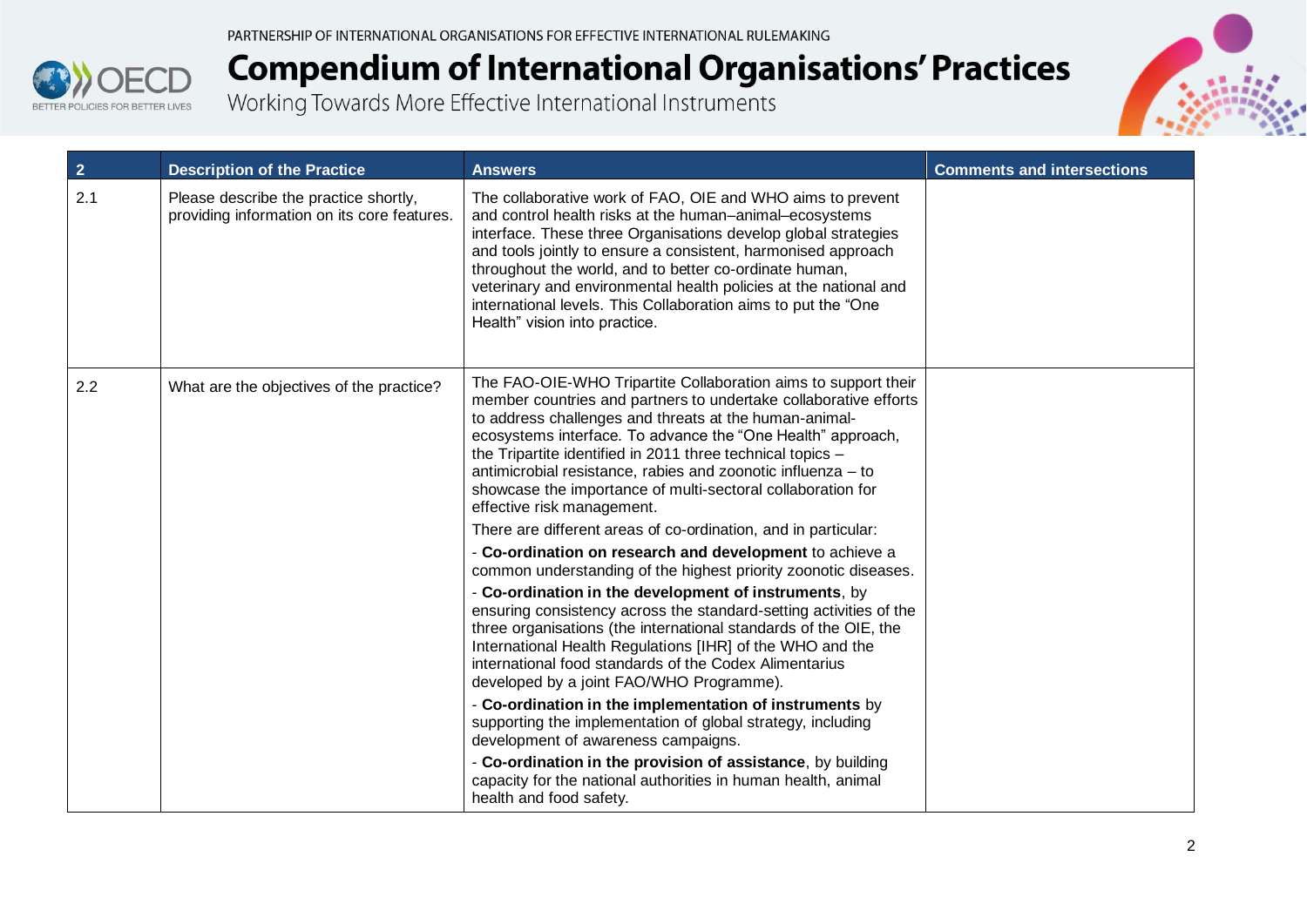



| 2.3 | What have been the key results of the<br>practice?                                                      | The Tripartite is being increasingly recognised by the global<br>community. For example, in September 2016, at the High-Level<br>Meeting on Antimicrobial Resistance held at the United Nations<br>General Assembly, Heads of Governments and global<br>stakeholders recognized the advantages of multi-sectoral<br>approaches and the benefits of reinforcing collaboration between<br>agencies and sectors. The Tripartite collaboration on<br>antimicrobial resistance is further organized through a joint<br>secretariat of the Interagency Co-ordination Group established<br>by the political declaration adopted by the United Nations<br>General Assembly in 2016. |  |
|-----|---------------------------------------------------------------------------------------------------------|-----------------------------------------------------------------------------------------------------------------------------------------------------------------------------------------------------------------------------------------------------------------------------------------------------------------------------------------------------------------------------------------------------------------------------------------------------------------------------------------------------------------------------------------------------------------------------------------------------------------------------------------------------------------------------|--|
| 2.4 | In what year was the practice introduced?                                                               | The FAO, OIE and WHO have worked together for many years<br>to prevent, detect, control and mitigate health threats to humans,<br>originating - directly or indirectly - from animals. The Tripartite<br>was formally laid down in 2010 with the publication of the<br><b>Tripartite Concept Note.</b>                                                                                                                                                                                                                                                                                                                                                                      |  |
| 2.5 | Has the practice been updated/reformed<br>since then? If yes, when and how has it<br>evolved over time? | In October 2017, the OIE, the FAO and the WHO released their<br>second Tripartite strategic document reaffirming their<br>commitment to provide multi-sectoral, collaborative leadership in<br>addressing health challenges. The scope of their collaboration<br>will be enlarged to more broadly embrace the "One Health"<br>approach recognising that human health, animal health and the<br>environment are interconnected.                                                                                                                                                                                                                                              |  |
|     |                                                                                                         | In May 2018 the Directors General of FAO, OIE and WHO<br>signed a Memorandum of Understanding regarding the co-<br>operation to combat health risks at the animal-human-<br>ecosystems interface in the context of the "One Health"<br>approach and including Antimicrobial Resistance. This<br>Memorandum requested the development of a Tripartite Work<br>Plan to be adopted at the Annual Tripartite Executive Meeting.                                                                                                                                                                                                                                                 |  |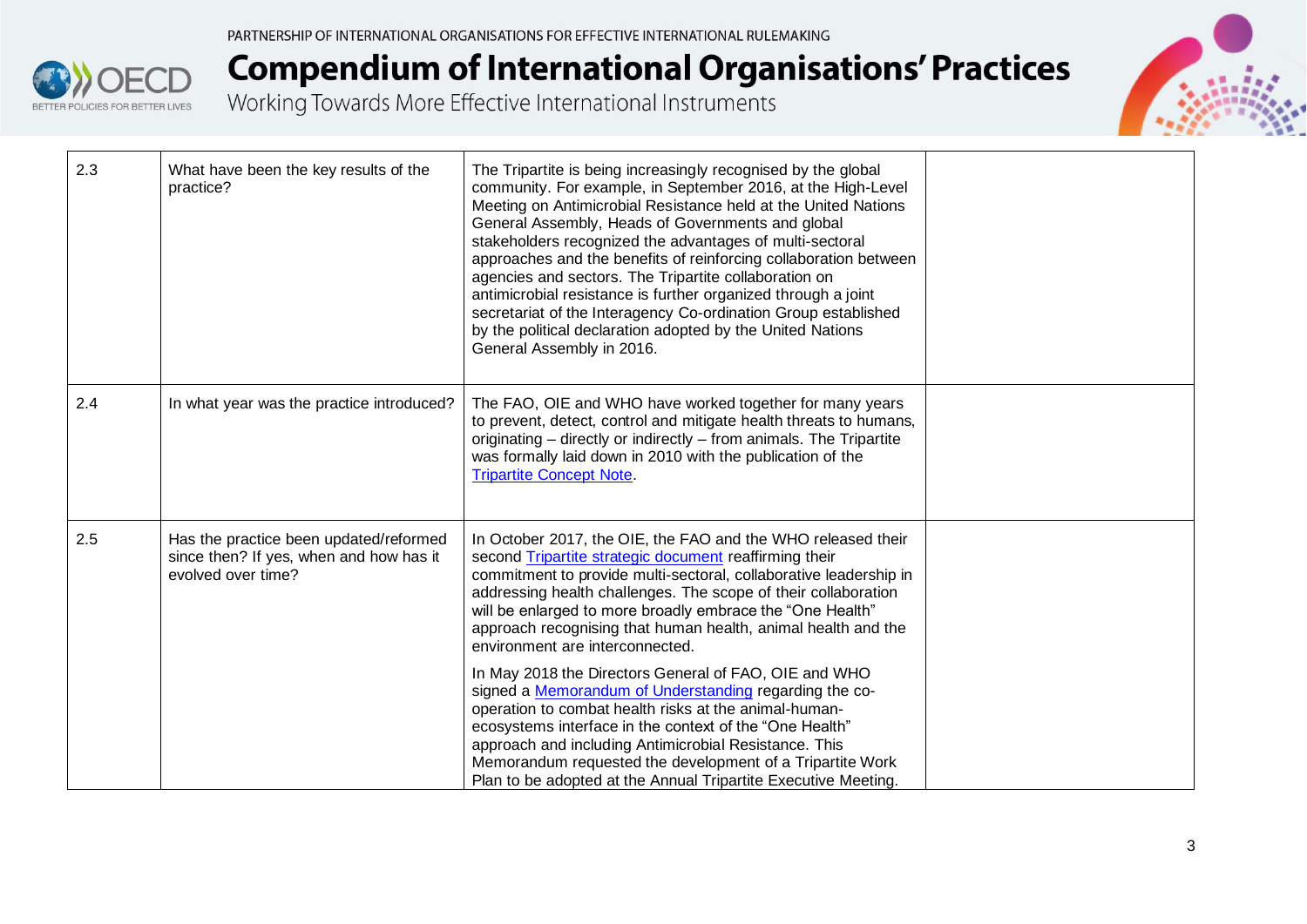



| 2.6 | What do you consider to be the primary<br>strengths of the practice?                                                                                                                                                                                            | On multiple occasions, the three Organizations demonstrated<br>that bringing together their knowledge, insights and technical<br>capacities in food, agriculture, and human and animal health can<br>generate strong synergies, which will yield more robust, effective<br>and cost-efficient solutions to the complex problems facing the<br>world today.<br>The Tripartite's leadership and co-ordination at the global level<br>encourages and supports similar collaborations amongst<br>regional, national and local networks. |  |
|-----|-----------------------------------------------------------------------------------------------------------------------------------------------------------------------------------------------------------------------------------------------------------------|-------------------------------------------------------------------------------------------------------------------------------------------------------------------------------------------------------------------------------------------------------------------------------------------------------------------------------------------------------------------------------------------------------------------------------------------------------------------------------------------------------------------------------------|--|
| 2.7 | What do you consider to be the main<br>challenges faced during the<br>implementation of the practice?                                                                                                                                                           | Consistent implementation of activities in organisations that have<br>differing governance approaches. In other words, in some cases<br>there is a decentralized approach to managing regional and/or<br>countries offices or in other cases a centralized approach, this<br>can mean that the organisations may not be in agreement on<br>priorities.<br>Financial offices have differing contract procedures and legal<br>instruments.                                                                                            |  |
| 2.8 | Does the practice have a<br>formal/normative basis within the<br>organisation or is it conducted informally?<br>Does this basis make the practice<br>mandatory or voluntary?<br>If there is formal basis, please provide<br>the relevant link or documentation. | The formal basis of the FAO-OIE-WHO Tripartite Collaboration<br>is the <b>Tripartite Concept Note</b> , supported by a second <b>Tripartite</b><br>strategic document and a Memorandum of Understanding.                                                                                                                                                                                                                                                                                                                            |  |
| 2.9 | At what frequency is the practice<br>applied? i.e. is it conducted once or on an<br>iterative basis?                                                                                                                                                            | It is an on-going practice. There is a secretariat that monitors<br>the agreed to activities amongst the three organisations and<br>which is chaired by one of the organisations on a yearly rotation                                                                                                                                                                                                                                                                                                                               |  |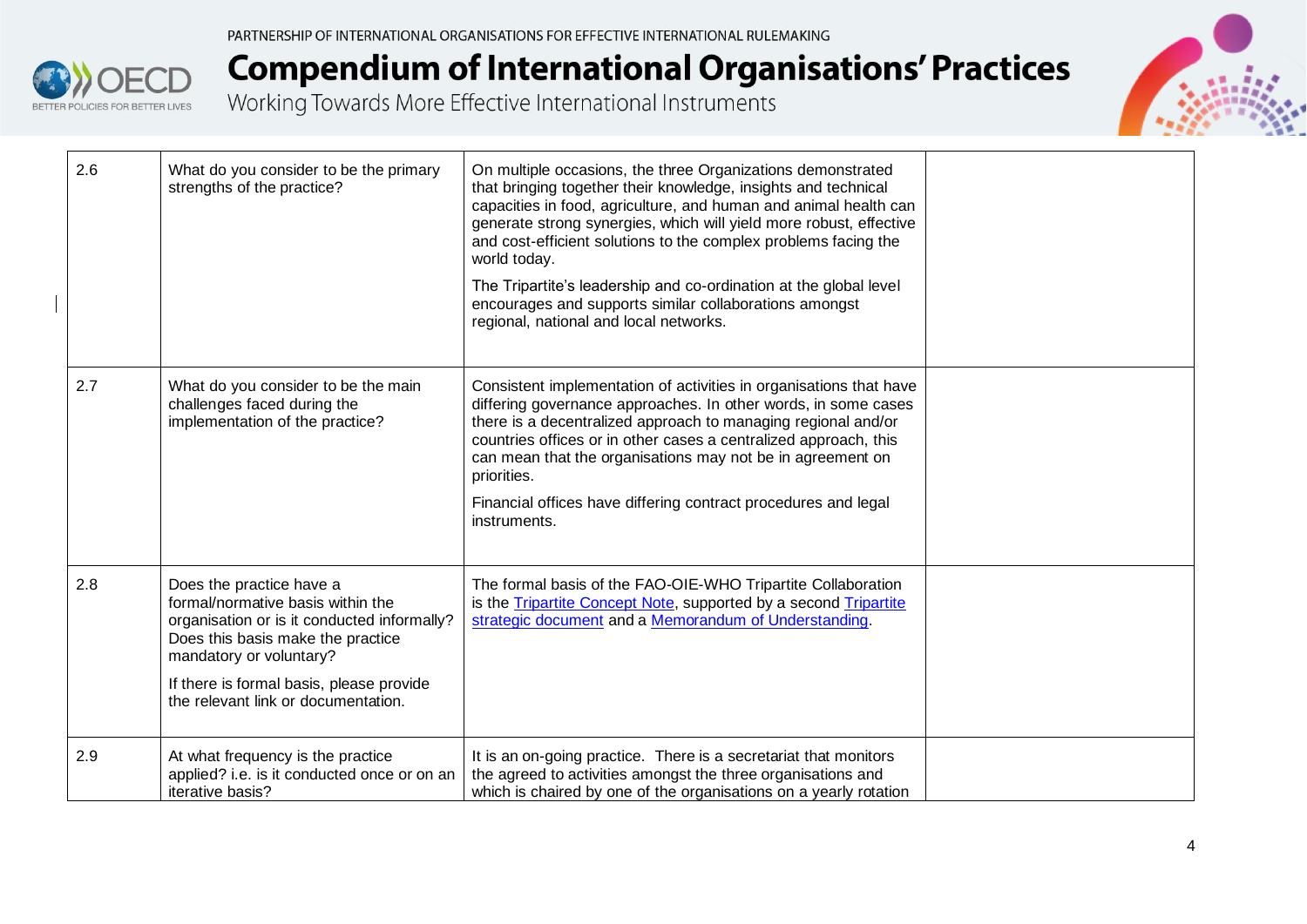



|      |                                                                                                                                                            | and leading up an annual Tripartite Executive Meeting where<br>activity related issues and agreements are discussed.                                                                                                                                                                                                                                                                                                                                                                                                                                                                                                                                                                                                                                                                                                                                                                                                                                                                            |                                                                                                                                                                                                                                                                                                                                                                                                                                                                                                                                                                                                                                           |
|------|------------------------------------------------------------------------------------------------------------------------------------------------------------|-------------------------------------------------------------------------------------------------------------------------------------------------------------------------------------------------------------------------------------------------------------------------------------------------------------------------------------------------------------------------------------------------------------------------------------------------------------------------------------------------------------------------------------------------------------------------------------------------------------------------------------------------------------------------------------------------------------------------------------------------------------------------------------------------------------------------------------------------------------------------------------------------------------------------------------------------------------------------------------------------|-------------------------------------------------------------------------------------------------------------------------------------------------------------------------------------------------------------------------------------------------------------------------------------------------------------------------------------------------------------------------------------------------------------------------------------------------------------------------------------------------------------------------------------------------------------------------------------------------------------------------------------------|
| 2.10 | Is this practice applied systematically,<br>(e.g. with respect to every normative<br>instrument, according to specific criteria<br>or on an ad-hoc basis)? | The Tripartite collaboration has identified three technical topics -<br>antimicrobial resistance, rabies and zoonotic influenza - as<br>areas to showcase and implement the "One Health" approach.<br>The three Organizations have also been working on a number of<br>other topics that require multi-sectoral leadership (e.g. zoonotic<br>tuberculosis, vector borne disease, impact of climate change).                                                                                                                                                                                                                                                                                                                                                                                                                                                                                                                                                                                     |                                                                                                                                                                                                                                                                                                                                                                                                                                                                                                                                                                                                                                           |
| 2.11 | Please provide specific details or<br>examples to illustrate the practice<br>(including supporting links and<br>documents).                                | Co-ordination on research and development to achieve<br>$\bullet$<br>a common understanding of the highest priority<br>zoonotic diseases:<br>OIE/FAO global network of expertise on animal<br>influenza (OFFLU): www.offlu.net<br>The objectives of OFFLU are to:<br>$\checkmark$ exchange scientific data and biological materials<br>(including virus strains) within the network, and to<br>share such information with the wider scientific<br>community.<br>$\checkmark$ offer technical advice and veterinary expertise to<br>Member Countries to assist in the prevention,<br>diagnosis, surveillance and control of avian<br>influenza.<br>$\checkmark$ collaborate with the WHO to contribute to the early<br>preparation of human vaccines<br>$\checkmark$ highlight avian influenza research needs, promote<br>their development and ensure co-ordination.<br>Co-ordination in the development of instruments:<br>$\bullet$<br>The OIE and Codex Alimentarius collaborate closely in | The OIE/FAO Global Network of<br>Expertise on Animal Influenza<br>(OFFLU) represents an intersection<br>between co-ordination (WG5) and<br>implementation (WG2).<br>The OIE-WHO Operational<br>Framework for Good Governance at<br>the Human-Animal Interface<br>highlights an intersection between<br>the development of international<br>instruments (WG1), their practical<br>implementation and evaluation<br>(WGs 2 and 4), and the co-<br>ordination of rulemaking activities<br>(WG5).<br>The National IHR/PVS Workshops<br>demonstrate an example of the<br>intersection between co-ordination<br>(WG5) and implementation (WG2). |
|      |                                                                                                                                                            | the development of their respective standards relevant to                                                                                                                                                                                                                                                                                                                                                                                                                                                                                                                                                                                                                                                                                                                                                                                                                                                                                                                                       |                                                                                                                                                                                                                                                                                                                                                                                                                                                                                                                                                                                                                                           |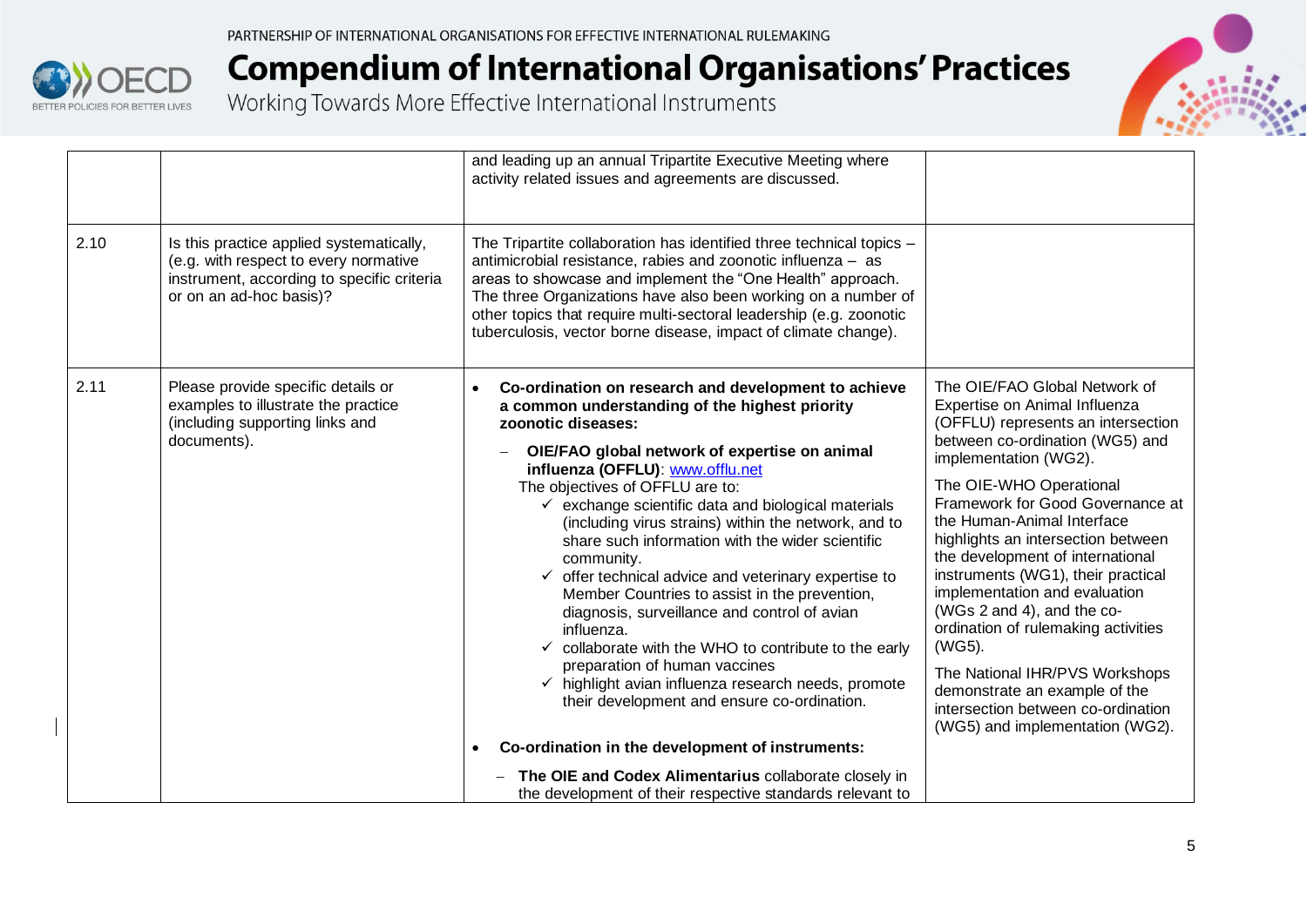

# **Compendium of International Organisations' Practices**<br>Working Towards More Effective International Instruments



|  | the whole food production continuum, taking care to avoid<br>gaps and contradictions. Contact persons in each<br>organization have been designated, to participate in each<br>other's standard setting processes and to share<br>information on issues of mutual interest related to animal<br>production food safety. Both the OIE and the Codex<br>Alimentarius are recognised as international standard<br>setting organisations under the World Trade Organization<br>(WTO) Agreement on the Application of Sanitary and<br>Phytosanitary Measures (SPS Agreement).                                                                                                                                                                                                                                                                                                                                                                                                                                                                                                                                                                  |  |
|--|------------------------------------------------------------------------------------------------------------------------------------------------------------------------------------------------------------------------------------------------------------------------------------------------------------------------------------------------------------------------------------------------------------------------------------------------------------------------------------------------------------------------------------------------------------------------------------------------------------------------------------------------------------------------------------------------------------------------------------------------------------------------------------------------------------------------------------------------------------------------------------------------------------------------------------------------------------------------------------------------------------------------------------------------------------------------------------------------------------------------------------------|--|
|  | Co-ordination in the implementation of instruments:                                                                                                                                                                                                                                                                                                                                                                                                                                                                                                                                                                                                                                                                                                                                                                                                                                                                                                                                                                                                                                                                                      |  |
|  | The Tripartite organisations collaborate to support the<br>implementation of the <b>Global Action Plan on</b><br><b>Antimicrobial Resistance (GAP). Adopted by the</b><br>membership of WHO, FAO and OIE in 2015, the GAP<br>was further endorsed by political leaders in 2016, when<br>Heads of State issued a high-level political declaration on<br>AMR (resolution A/RES/71/3) during the seventy-first<br>session of the United Nations General Assembly,<br>committing them to implementing the GAP at the global,<br>regional and national levels. The GAP articulates five<br>objectives for tackling AMR, and sets out the tasks<br>required to achieve them, highlighting roles and<br>responsibilities for country governments, the One Health<br>Tripartite organizations (FAO, OIE and WHO) and other<br>national and international partners. To ensure that all<br>stakeholders assume their roles and responsibilities, and<br>to assess whether they are collectively effecting the<br>necessary change in AMR, the Tripartite organizations<br>co-developed a monitoring and evaluation (M&E)<br>framework for the GAP. |  |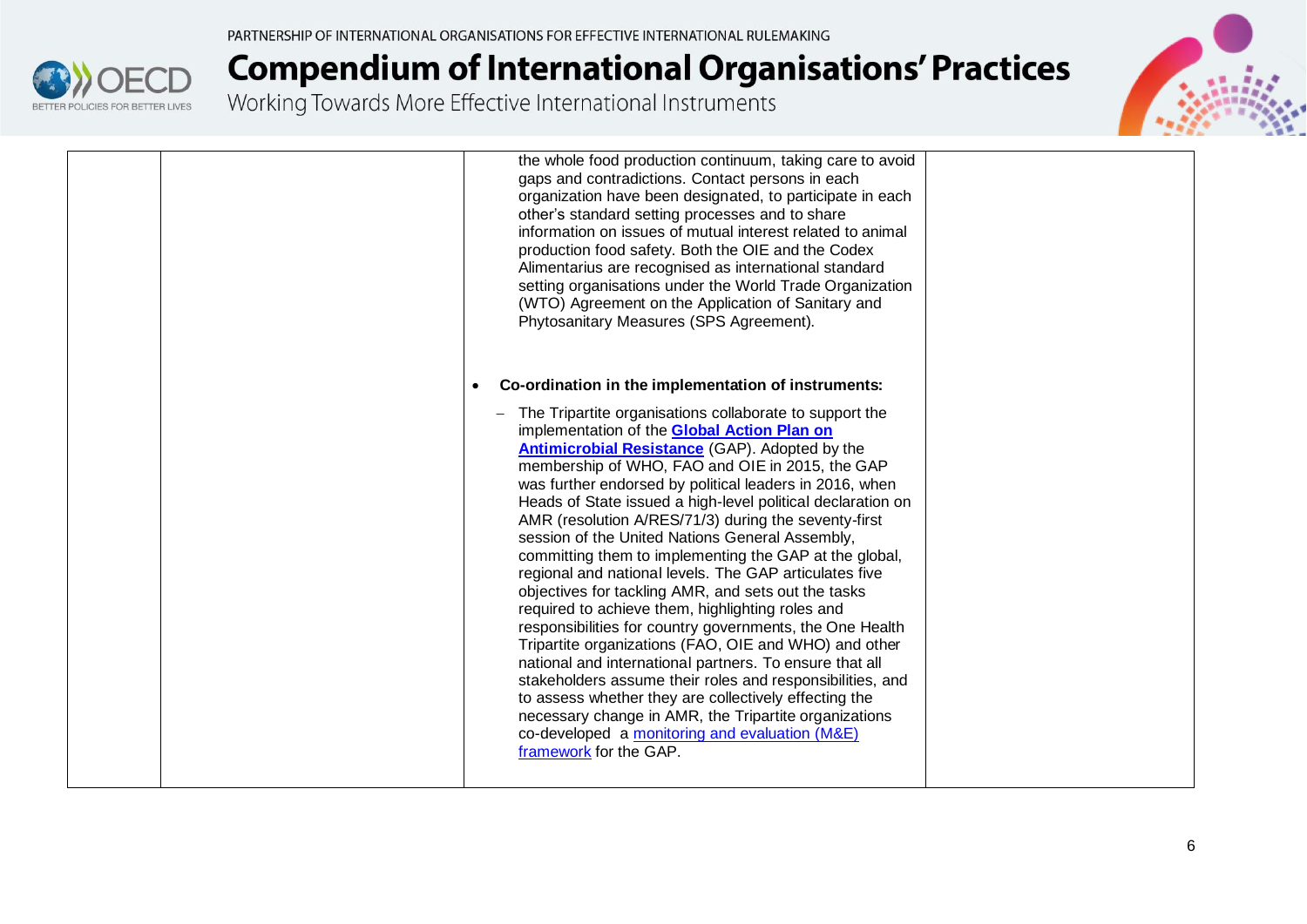



|     |                                                                                                                     | Co-ordination in the provision of assistance:<br>$\bullet$<br>WHO and the OIE have developed the tool "OIE-WHO<br>operational framework for good governance at the<br>human-animal interface: connecting the tools of<br><b>WHO and the OIE to evaluate national capacities"</b> to<br>assist their Member Countries to implement their<br>respective standards and help them to identify tailored<br>and co-ordinated strategies to deal with national health<br>risks at the human-animal interface, by evaluating the<br>capacity of the animal health and human health sectors<br>and identifying gaps in the implementation of health<br>standards.                                                                                                                                                        |                                   |
|-----|---------------------------------------------------------------------------------------------------------------------|-----------------------------------------------------------------------------------------------------------------------------------------------------------------------------------------------------------------------------------------------------------------------------------------------------------------------------------------------------------------------------------------------------------------------------------------------------------------------------------------------------------------------------------------------------------------------------------------------------------------------------------------------------------------------------------------------------------------------------------------------------------------------------------------------------------------|-----------------------------------|
|     |                                                                                                                     | FAO, OIE and WHO have jointly developed the tool<br>"Taking a Multisectoral, One Health Approach: A Tripartite<br>Guide to Addressing Zoonotic Diseases in Countries."<br>This Guide, referred to as the Tripartite Zoonotic Guide<br>(TZG) is flexible The TZG provides principles, best<br>practices and options to assist countries in achieving<br>sustainable and functional collaboration at the human-<br>animal-environment interface. Examples and lessons<br>learned from countries experiences are also included.<br>National IHR/PVS Workshops: the OIE and WHO<br>organise national IHR/PVS seminars in those Member<br>Countries that want to strengthen collaboration between<br>their human and animal health sectors, to manage priority<br>health threats in the most effective way possible. |                                   |
| 3   | <b>Design of the Practice</b>                                                                                       | <b>Answers</b>                                                                                                                                                                                                                                                                                                                                                                                                                                                                                                                                                                                                                                                                                                                                                                                                  | <b>Comments and intersections</b> |
| 3.1 | Who designed the practice (e.g. Was it<br>developed internally, in collaboration with<br>other organisations, etc?) | The three Organisations: FAO, OIE and WHO. The impetus for<br>formalising "the tripartite" was spear headed through the<br>Directors General of the three organisations. While all three<br>organisations have been collaborating in some form or another<br>on issues of mutual interest to their members, for decades,                                                                                                                                                                                                                                                                                                                                                                                                                                                                                        |                                   |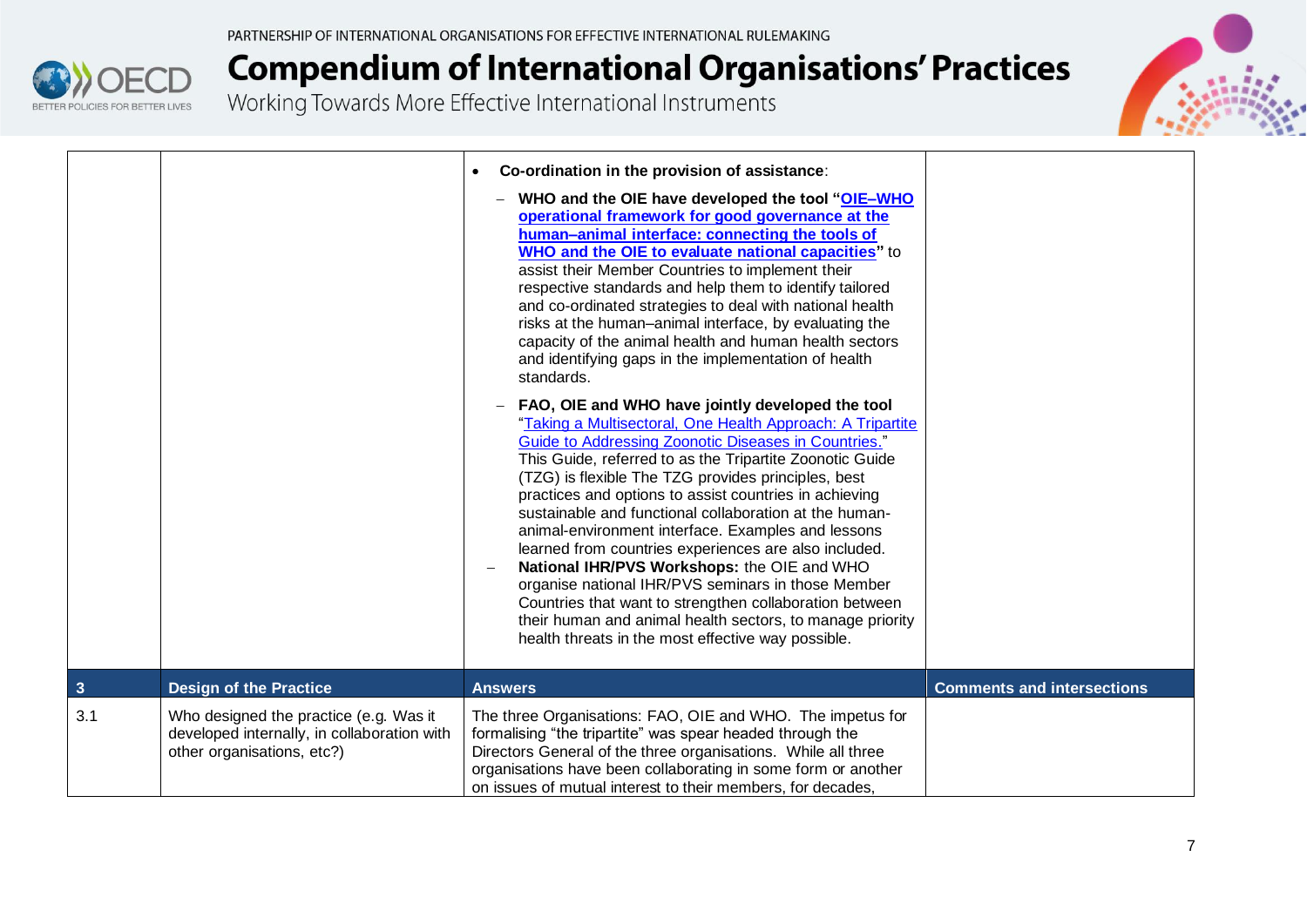



|     |                                                                                                       | describing the tripartite and the collaboration did not come until<br>2010.                                                                                                                                                                                                                                                                                                                                                                                                                 |  |
|-----|-------------------------------------------------------------------------------------------------------|---------------------------------------------------------------------------------------------------------------------------------------------------------------------------------------------------------------------------------------------------------------------------------------------------------------------------------------------------------------------------------------------------------------------------------------------------------------------------------------------|--|
| 3.2 | Which stakeholders were engaged with in<br>the design of the practice?                                |                                                                                                                                                                                                                                                                                                                                                                                                                                                                                             |  |
| 3.3 | How long did it take to design the<br>practice?                                                       | The FAO, OIE and WHO have worked together for many years.<br>In 2010, the three Organisations published a Tripartite Concept<br>Note, describing their collaboration and objectives in the<br>prevention and control of health risks at the human-animal-<br>ecosystems interface. The lead up to the 2010 concept note<br>started in 2008 with a consultation document on "one world, one<br>health" with a much larger cast of organisations.<br>http://www.fao.org/3/aj137e/aj137e00.pdf |  |
| 3.4 | What resources were needed to design<br>the practice initially (i.e., staff, budget<br>$etc.$ )?      |                                                                                                                                                                                                                                                                                                                                                                                                                                                                                             |  |
| 3.5 | What challenges were encountered<br>during the design of the practice and how<br>were they overcome?  |                                                                                                                                                                                                                                                                                                                                                                                                                                                                                             |  |
| 3.6 | Has the practice been tested before<br>implementation (i.e. pilot phase)? If yes,<br>please describe. |                                                                                                                                                                                                                                                                                                                                                                                                                                                                                             |  |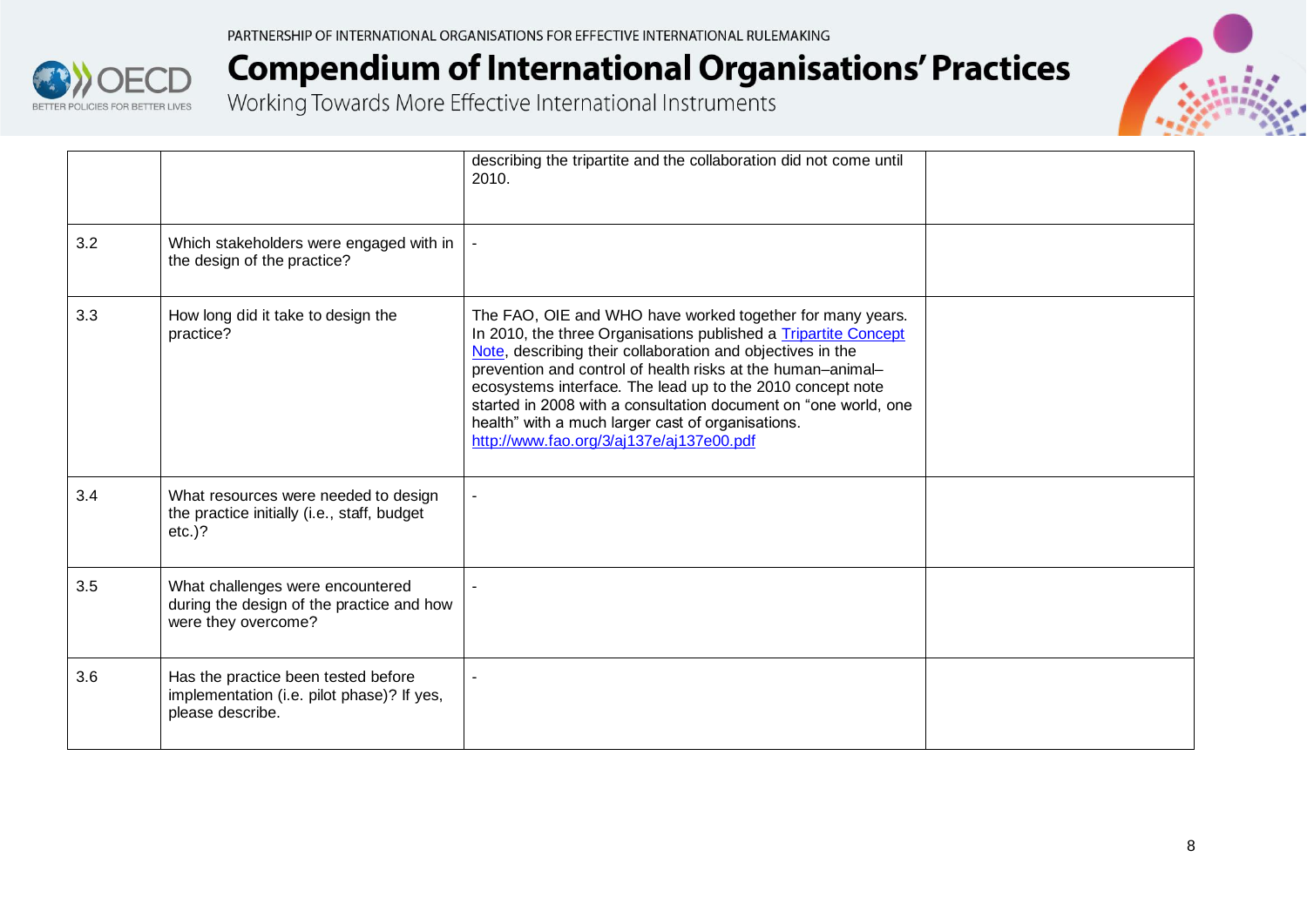



| 4   | <b>Implementation of the Practice</b>                                                                                  |                                                                                                                                                                                                                                                                                                                                                                                                                                                                                                                                                                                                                                                                                                                                                                                                                                                                                                                                                         |                                                                                                                                                                                                                          |
|-----|------------------------------------------------------------------------------------------------------------------------|---------------------------------------------------------------------------------------------------------------------------------------------------------------------------------------------------------------------------------------------------------------------------------------------------------------------------------------------------------------------------------------------------------------------------------------------------------------------------------------------------------------------------------------------------------------------------------------------------------------------------------------------------------------------------------------------------------------------------------------------------------------------------------------------------------------------------------------------------------------------------------------------------------------------------------------------------------|--------------------------------------------------------------------------------------------------------------------------------------------------------------------------------------------------------------------------|
| 4.1 | Which units are responsible for<br>implementing the practice within your IO?                                           | The executive level of the Tripartite is the respective Directors<br>General or their designated Deputy or Assistant Directors<br>General of the FAO and WHO and the OIE, who meet in person<br>at least once annually, and by teleconference as necessary, to<br>discuss and reach consensus on strategic issues.<br>A rotating "Tripartite Secretariat" was established in 2012 to<br>ensure a structured and robust follow-up of the decisions taken.<br>The overall mandate of the Secretariat is to ensure, between<br>executive-level meetings, a direct line of communication among<br>the three agencies, to inclusively and consistently address<br>technical and policy issues of mutual concern throughout the<br>year and take appropriate decisions, in support of the collective<br>executive level direction. Nevertheless, prior to 2012, the three<br>Organisations have been meeting at the Executive level for the<br>past 27 years. | The Tripartite Secretariat represents<br>an intersection between the co-<br>ordination of rulemaking activities<br>between the FAO, WHO, and OIE<br>(WG5), and the implementation of<br>international instruments (WG2). |
| 4.2 | Are IO members involved in<br>implementing the practice? If so, how?                                                   |                                                                                                                                                                                                                                                                                                                                                                                                                                                                                                                                                                                                                                                                                                                                                                                                                                                                                                                                                         |                                                                                                                                                                                                                          |
| 4.3 | Are external actors beyond the<br>organisation or its membership involved<br>in implementing the practice? If so, how? |                                                                                                                                                                                                                                                                                                                                                                                                                                                                                                                                                                                                                                                                                                                                                                                                                                                                                                                                                         |                                                                                                                                                                                                                          |
| 4.4 | Which resources are needed to<br>implement the practice (e.g., staff and<br>budget)?                                   | Each organisation contributes sufficient human and financial<br>resources to ensure the effective and efficient functioning of the<br>"Tripartite Secretariat".                                                                                                                                                                                                                                                                                                                                                                                                                                                                                                                                                                                                                                                                                                                                                                                         |                                                                                                                                                                                                                          |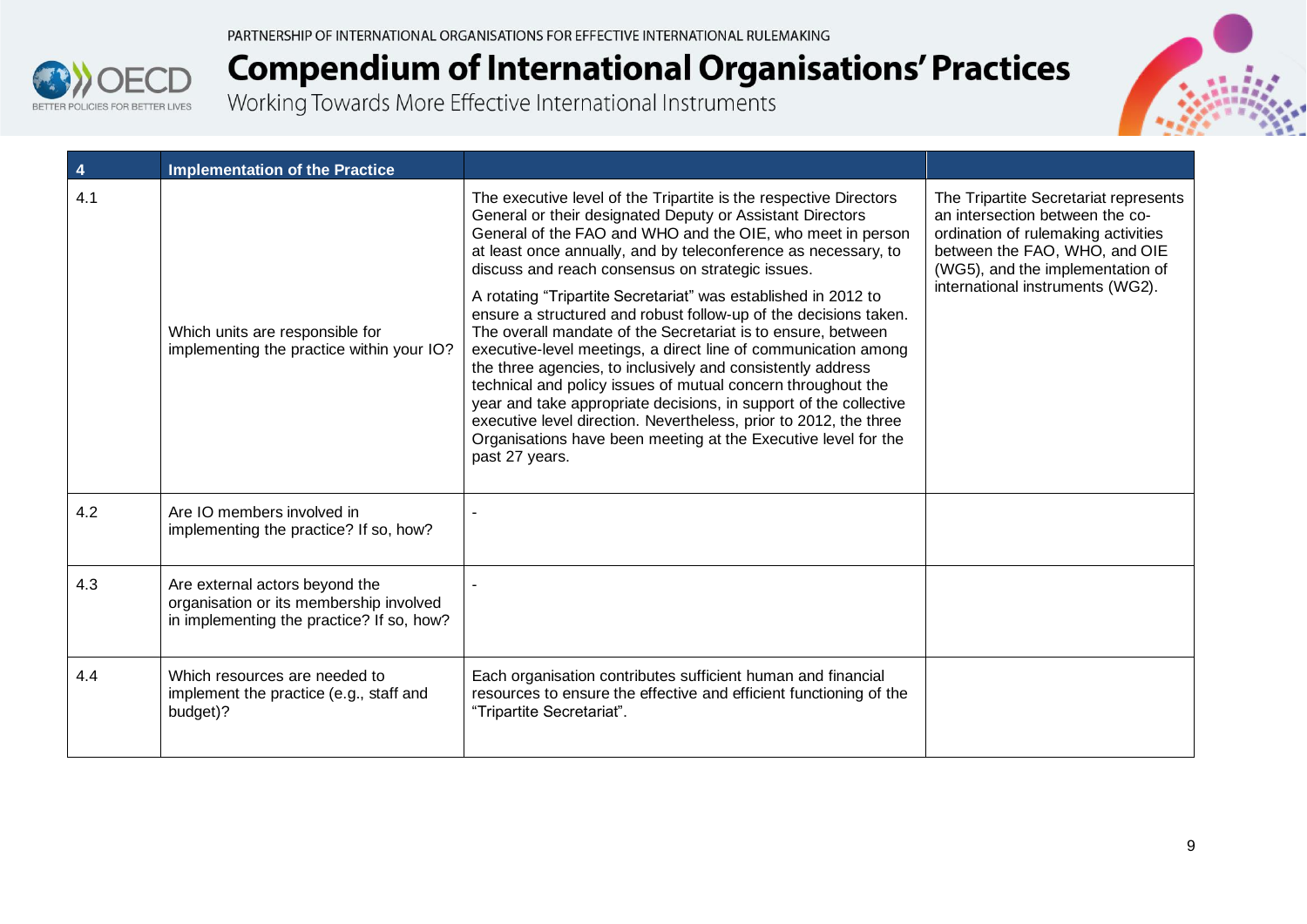



| $5\phantom{.0}$ | <b>Outputs and Evaluation of the Practice</b>                                                                                                                                            | <b>Answers</b>                                                                                                                                                                                                                                                                                                                                                                                                                                                                           | <b>Comments and intersections</b> |
|-----------------|------------------------------------------------------------------------------------------------------------------------------------------------------------------------------------------|------------------------------------------------------------------------------------------------------------------------------------------------------------------------------------------------------------------------------------------------------------------------------------------------------------------------------------------------------------------------------------------------------------------------------------------------------------------------------------------|-----------------------------------|
| 5.1             | Has the practice been evaluated or<br>reviewed?                                                                                                                                          | No formal evaluation, however feedback is gathered regularly by<br>the Tripartite Secretariat on challenges related to the<br>implementation of the Tripartite work plan.                                                                                                                                                                                                                                                                                                                |                                   |
| 5.2             | If yes, who carried out the evaluation<br>(please specify whether it was done<br>internally or externally)                                                                               | Not applicable                                                                                                                                                                                                                                                                                                                                                                                                                                                                           |                                   |
| 5.3             | If yes, please describe the evaluation<br>methodology? (e.g. were any<br>quantitative or qualitative<br>indicators/criteria used to<br>measure/assess the outcomes of the<br>practice?). | Each year the executive meets in February. Typically, a report<br>of the activities is provided on the areas the three organisations<br>are collaborating. Several areas have long standing<br>collaboration such as AMR, rabies and zoonotic influenza - and<br>often funding to run the work. Other areas such as climate<br>change – are recognised as mutually interesting and important<br>but do not have programming or support for collaboration that is<br>seen in other areas. |                                   |
| 5.4             | If yes, what were the conclusions of the<br>evaluation, and has the practice evolved<br>subsequently? If possible, please attach<br>related documents or provide a link.                 | Not applicable                                                                                                                                                                                                                                                                                                                                                                                                                                                                           |                                   |
| $6\phantom{a}$  | <b>Additional comments and information</b>                                                                                                                                               | <b>Answers</b>                                                                                                                                                                                                                                                                                                                                                                                                                                                                           | <b>Comments and intersections</b> |
| 6.1             | Is there any more information or<br>documentation that would be valuable to<br>share in relation to the practice (e.g.<br>links, reports, meeting minutes,<br>supporting documents)?     | <b>Portals on FAO website:</b><br>FAO theme portal: http://www.fao.org/themes/en/<br>Antimicrobial Resistance (AMR):<br>http://www.fao.org/antimicrobial-resistance/en/<br>Rabies: under the development<br>Avian Influenza: http://www.fao.org/animal-health/en/                                                                                                                                                                                                                        |                                   |